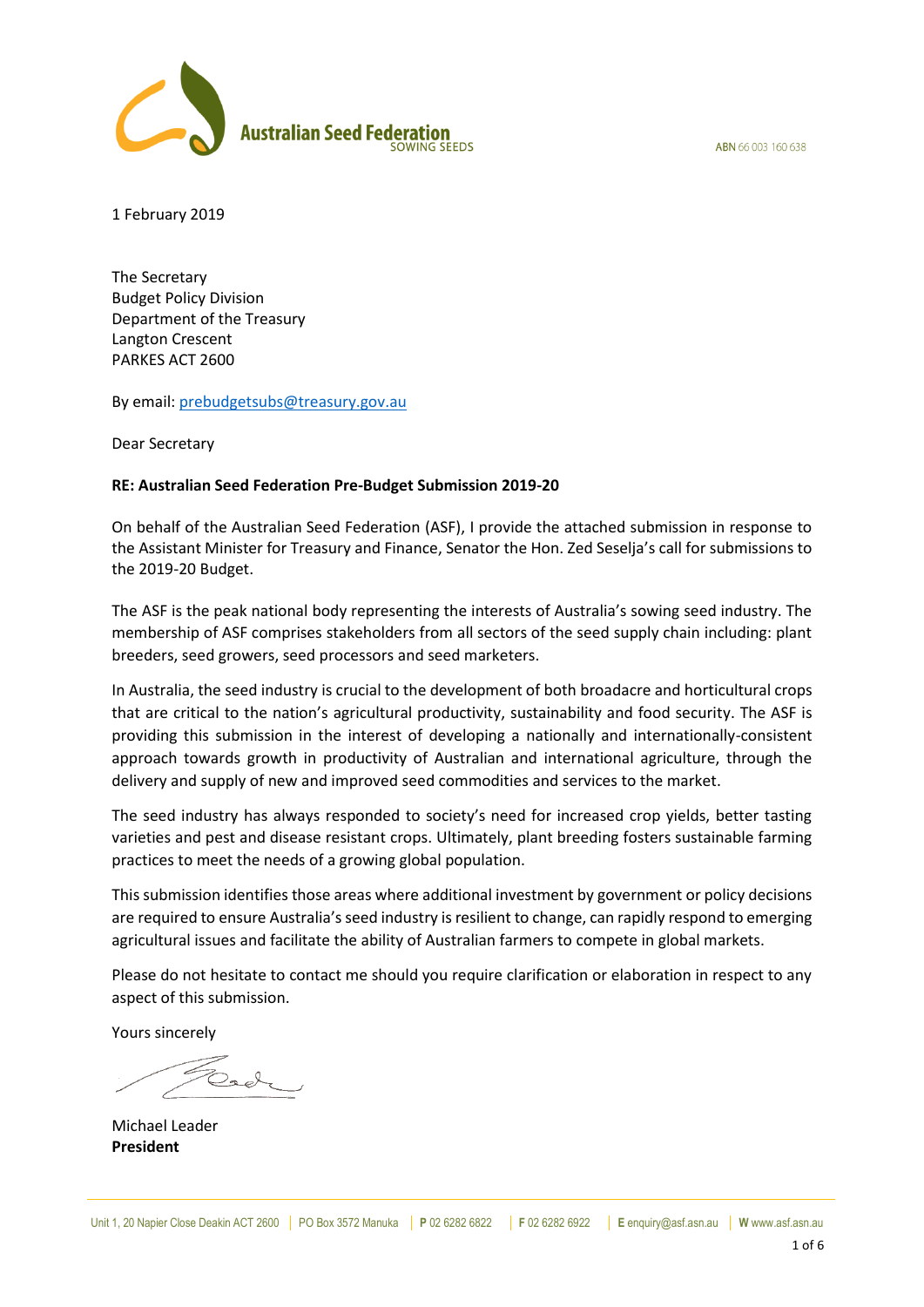

# Introduction

**.** 

This submission identifies areas where additional investment by government or policy decisions are required. This will drive seed industry innovation and ensure the industry can rapidly respond to emerging issues and allow Australian farmers to better compete in emerging markets.

The Australian Seed Federation submits the following recommendations to the 2019-20 Federal Budget:

- Improved enforcement of the Plant Breeders' Rights (PBR) regime and prosecution of current offenders, and introduction of an Information Notice System in the PBR Act.
- Improved border clearance times and cost recovery models for imported and exported seed.
- Globally harmonized phytosanitary testing protocols for imported seed.
- Support for raising grower/nursery awareness of the seed industry's Code of Practice and 'Know before you Sow' initiative.
- Implementation of the recommendations of the 2016 Productivity Commission Inquiry into the Regulation of Australian Agriculture.
- Implementation of the recommendations of the Third Review of the National Gene Technology Scheme and the Technical Review of the Gene Technology Regulations.

# 1. Improved enforcement of the Plant Breeders' Rights (PBR) regime and prosecution of current offenders, and introduction of an Information Notice System in the PBR Act

The ASF supported the recent proposed reforms to the PBR Act<sup>1</sup> as they clarified the law in relation to essentially derived varieties and strengthened the position of the PBR owner/exclusive licensee and should act as an increased deterrence of potential infringers.

However, the ASF does not believe this goes far enough. The ASF believes that the PBR Act has failed the small grain industry and farmers are breaching PBR. Thousands of farmers are knowingly growing and selling protected varieties with the knowledge that it is unlikely that they will be prosecuted. The consequence of this action is that very little breeding is taking place in major species of forage crops and feed grains such as Oats, Peas, Triticale and many other non-hybrid species.

In its final report released in January 2010, the Australian Centre for Intellectual Property (ACIP) agreed that there were many barriers to the effective enforcement of PBR and that these discouraged the development of new plant varieties. ACIP recommended several legislative and procedural changes.

One of the most significant recommendations was the introduction of an Information Notice System that enables PBR owners to obtain information from alleged infringers on the source of plant material. The introduction of a UK-style Information Notice System would mean PBR owners may be able to require a notice from growers suspected of infringing PBR which states the source of specific plant

<sup>&</sup>lt;sup>1</sup> Intellectual Property Laws Amendment (Productivity Commission Response Part 1 And Other Measures) Bill 2018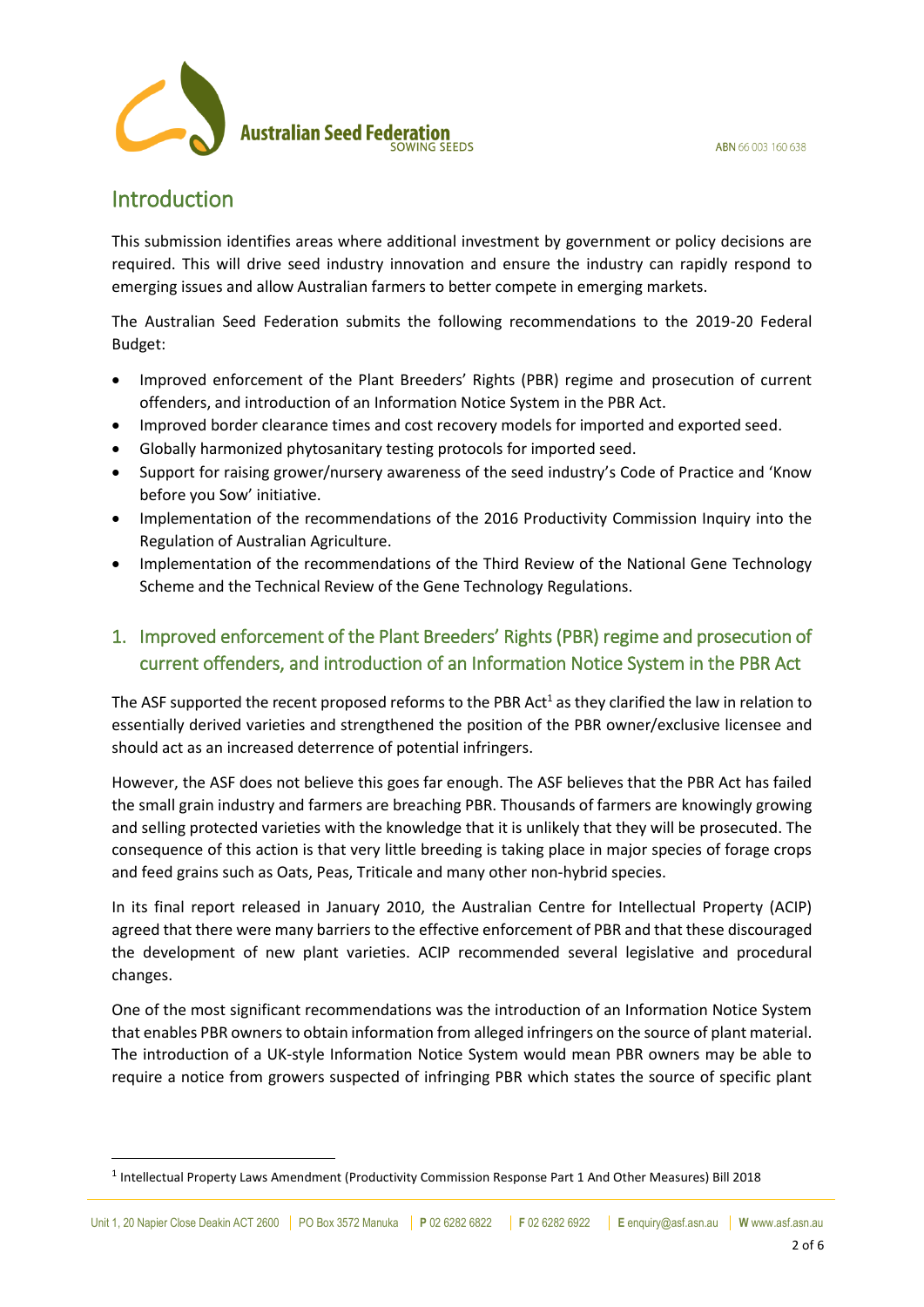ARN 66,003,160,638



material and products. A failure to comply within a set time could be counted against the grower in any subsequent court action.

In the Australian Government response to ACIP Final Report released in June 2010, it accepted this recommendation pending a feasibility study. Such an Information Notice System would address many of the key issues raised by the ASF in its submissions.

#### **Recommendation One**

The ASF **recommends** the Australian Government consider the provision of appropriation funding to IP Australia to prioritise the introduction of an Information Notice System.

# 2. Improved border clearance times and cost recovery models for imported and exported seed.

The ASF would like to collaborate with the Department of Agriculture and Water Resources Plant Biosecurity Division to formulate a strategy to provide the increased capacity and resources required to meet industry expectations of a maximum three day turnaround for clearing seed for sowing imports.

The seed industry is experiencing border clearance delays and inspection of seed imports which are unsustainable and is affecting the seed supply chain. We would like to look at a system where industry and government work together in maintaining appropriate timeframes for imported seed inspections and clearance times.

The Department of Agriculture plant biosecurity officers are not highly experienced in the seed field which is adding to the issue of seed import inspection delays being well over 7-days or more. The delays are causing major impacts throughout the seed supply chain including transportation and freight costs and sowing of the seed. Seed should be treated as a perishable commodity as delays can affect germination and seed quality.

In addition, red-tape costs for applying for Approved Officer or Approved Premises certification is hurting smaller seed businesses and we believe this impact was not fully considered in any regulatory impact analysis.

#### **Recommendation Two**

The ASF **recommends** the Australian Government consider the provision of appropriation funding to the Department of Agriculture in order so they can engage the appropriate industry expertise as necessary to train biosecurity officers in how to better and more efficiently inspect seed imports to help resolve the time delays currently being experienced. The funding would assist the Department of Agriculture and the Australian seed industry to develop strategies and increase capacity and resources together with creating a streamlined process whereby a maximum three day turnaround to clearing seed for sowing imports can be implemented. The funding could also be used by the Department to offset the cost of red-tape incurred by Australian small businesses involved in the import or export of seeds.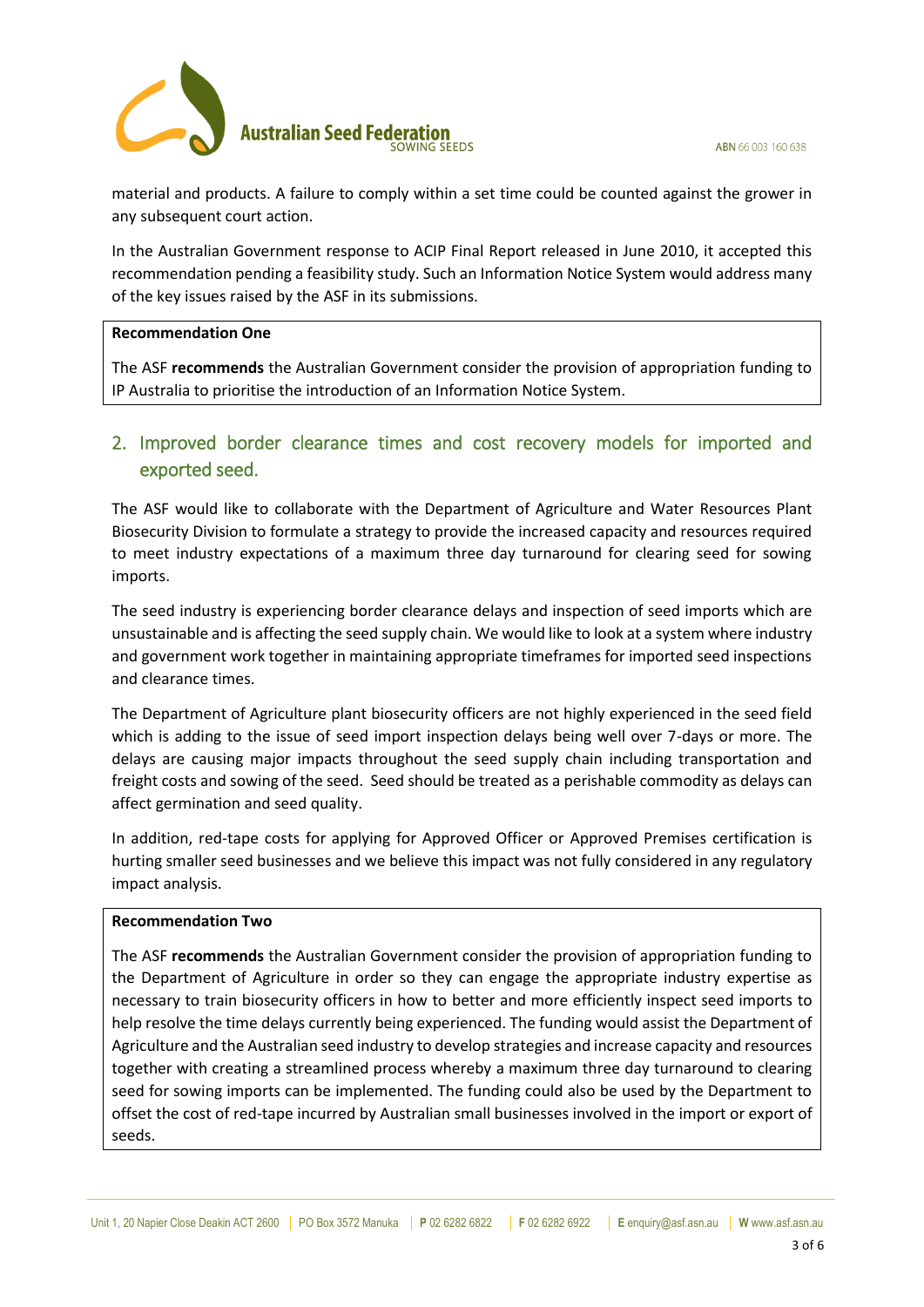

### 3. Globally harmonized phytosanitary testing protocols for imported seed

The Australian Department of Agriculture and Water Resources has recently introduced a number of mandatory destructive phytosanitary testing requirements for the import of seed that involve the use of protocols that are not used in any other country. The result of this is delays in seed arriving into the country and, at worse, the decision not to introduce particular high-potential germplasm for trialling and use in breeding in Australia. We believe this is severely hindering Australia's ability to compete with other countries as a key exporter of agricultural products.

#### **Recommendation Three**

The ASF **recommends** the Australian Government provide appropriation funding for the Department to undertake joint projects with key export National Plant Protection Organisation's (the government body responsible for plant quarantine under the International Plant Protection Convention) and industry with a view to reviewing and harmonising Australia's phytosanitary testing protocols.

## 4. Support for raising grower/nursery awareness of the seed industry's Code of Practice and 'Know before you Sow' initiative

Seed is the most important input into any crop or pasture. The quality of the seed must be assessed carefully to ensure that the buyer is getting value for money, and not introducing any weeds with the seed. To minimise the risk associated with buying seed, The ASF has invested in a Smart from the Start checklist that suggests some questions to ask your seed supplier.

Further education of farmers and retailers in the *Know Before You Sow* program will reduce the risk associated with buying seed to ensure the farmer is getting value for money and minimise 'over the fence' trading where the seed may contain pests and could introduce weeds to Australia. In educating consumers about the Know Before You Sow and ASF Code/s of Practice it will provide industry participants to make informed decisions in relation to the handling and marketing of seed by allowing them to have consistent and accurate information to enable them to make informed decisions about the suitability of seed for sowing.

The ASF Code/s of Practice acknowledges intellectual property rights and obliges ASF members to adhere to the provisions of the *Plant Breeders Right Act 1994(Cth)* and the *Patents Act 1990(Cth*) in respect to marketing of material covered by the legislation.

#### **Recommendation Four**

The ASF **recommends** the Australian Government consider the provision of appropriation funding to the Department of Agriculture to enable them to provide grant funding to assist in the promotion of the Know Before You Sow – Smart from the Start checklist to retailers and farmers around Australia.

# 5. Implementation of the recommendations of the 2016 Productivity Commission Inquiry into the Regulation of Australian Agriculture

Regulating genetically modified (GM) crops at a state level undermines the National Regulatory Scheme for Gene Technology. As recommended in the Final Report of the Productivity Commission's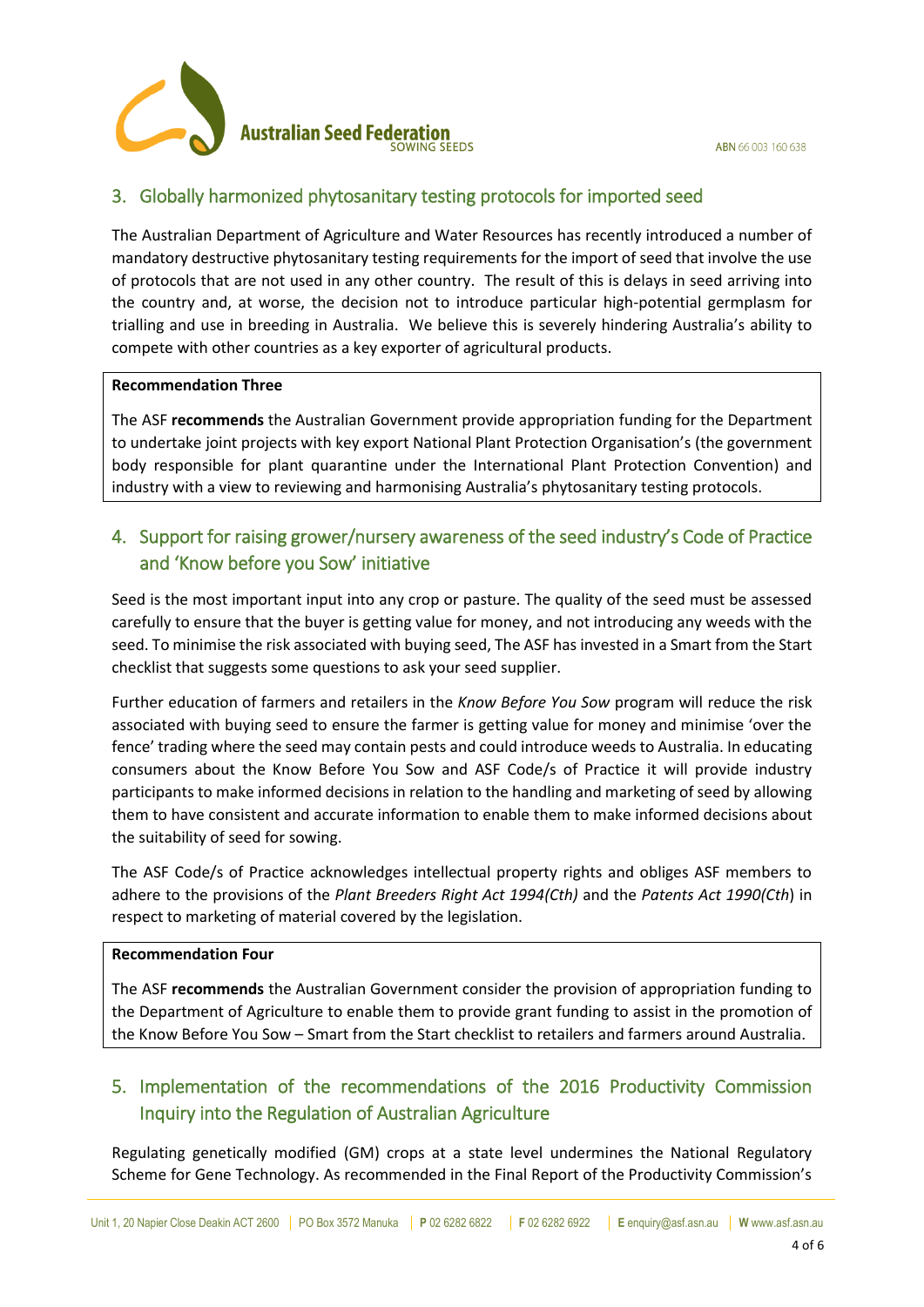



Inquiry into the Regulation of Australian Agriculture, "the New South Wales, South Australian, Tasmanian and ACT Governments should remove their moratoria on GM crops. All states and territories should also repeal the legislation that imposes or gives them powers to impose moratoria on GMOs by 2018". <sup>2</sup>

The circumvention of the national scheme is facilitated by section 21(1)(aa) of the Commonwealth *Gene Technology Act 2000*. Section 21(1)(aa) allowed the then Gene Technology Ministerial Council to introduce the Gene Technology (Recognition of Designated Areas) Principle 2003. In doing so, states and territories have the power to disallow the cultivation of GM crops for marketing purposes.

The principle was used by Western Australia, South Australia, Tasmania, Victoria, New South Wales and the ACT to legislate for moratoria on the commercial cultivation of GM crops, leading to what was identified in the March 2015 Harper *Competition Policy Review* as a significant example of a regulatory restriction on competition<sup>3</sup>.

Section 21(1)(aa) is a costly disincentive for private investment in Australian agriculture. It has been demonstrated to be unnecessary for preserving the identity of GM and non-GM crops and it removes farmer choice, with Australian farmers missing out on billions in additional farm income.

The commercial cultivation of GM crops is now permitted in Western Australia, New South Wales and Victoria. Both the South Australian and Tasmania governments have announced reviews into their moratoria. The ASF will be actively participating in these inquiries.

### **Recommendation Five**

1

The ASF **recommends** the Australian Government provide appropriation funding to the Department of Health to enable the prioritization of the urgent repeal of s21(1)(aa) in the Commonwealth *Gene Technology Act 2000*.

### 6. The South Australian ban on transport of GM seed through the state

The South Australia *Genetically Modified Crops Management Act 2004* (the Act) was introduced to regulate and protect the cultivation and marketability of non-GMO crops in the State.

The current restrictions outlined in the Act on gene technology dealings in South Australia are imposing a logistical constraint on the operations of plant breeders who are involved in this market sector, including significant additional costs being imposed on members who are actively working to supply the legal seed for sowing market nationally.

The South Australian Government maintains a total ban on the transport of GM seed and grain through the State. This ban applies even to those products – including Roundup Ready canola – that have been approved for legitimate commercial release in Australia by the OGTR. We are not sure that this was the intention of the initial drafters of the moratorium legislation, but the result of subsequent amendments to Commonwealth legislation. This could be easily addressed.

<sup>2</sup> Productivity Commission 2016, Regulation of Australian Agriculture, Report no. 79, Canberra.

<sup>&</sup>lt;sup>3</sup> Harper I, Anderson P, McCluskey S and O'Bryan M 2015, The Australian Government Competition Policy Review, pp116.